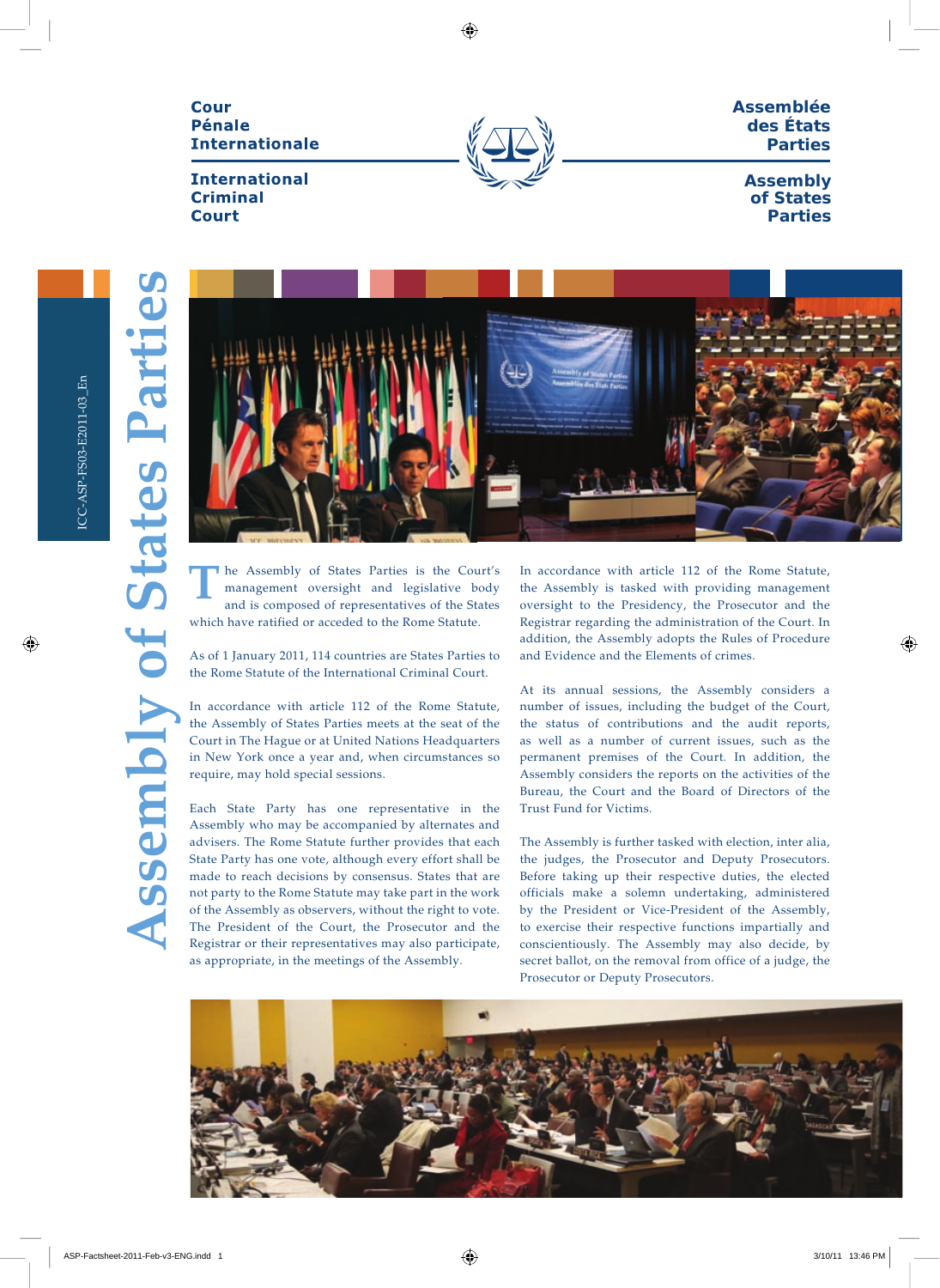## Bureau of the Assembly

The Assembly of States Parties has a Bureau, consisting of a President, two Vice-Presidents and 18 members elected by the Assembly for a three-year term.

The Bureau has a representative character, taking into account, in particular, equitable geographical distribution and the adequate representation of the principal legal systems of the world. The Bureau meets as often as necessary, with its regular meeting taking place the first Tuesday of each month, usually at United Nations Headquarters. The Bureau assists the Assembly in the discharge of its responsibilities. Additional information on the Bureau can be found in article 112 of the Rome Statute and rule 29 of the Rules of Procedure of the Assembly of States Parties. The Bureau decisions may be found at the Court's website. *http://www.icc-cpi.int/Menus/ASP/Bureau/* 

# Members of the Bureau

*President:*  Mr. Christian Wenaweser (Liechtenstein)

*Vice-President:* Mr. Jorge Lomónaco (Mexico)

*Vice-President:* Ms. Simona-Mirela Miculescu (Romania)

## *Rapporteur:*  Ms. Simona Drenik (Slovenia)

#### *Other members of the Bureau:*

| Australia      | <b>Brazil</b> | Burkina Faso        |
|----------------|---------------|---------------------|
| Estonia        | Gabon         | Georgia             |
| Japan          | Jordan        | Kenya               |
| Nigeria        | Norway        | Samoa               |
| South Africa   | Spain         | Trinidad and Tobago |
| United Kingdom |               |                     |

Venezuela (Bolivarian Republic of)

#### Working Groups of the Bureau

In December 2004, the Bureau established two Working Groups of equal standing, one based in The Hague and the other in New York. The two Vice-Presidents of the Assembly serve as Coordinators. All States may participate in the Bureau's Working Groups.

# Committee on Budget and Finance

The Committee on Budget and Finance, composed of 12 members elected by the Assembly, is responsible for the technical examination of any document submitted to the Assembly that contains financial or budgetary implications or any other matter of a financial, budgetary or administrative nature, as may be entrusted to it by the Assembly of States Parties. The members of the Committee are experts of recognized standing and experience in financial matters at the international level from States Parties.

# Oversight Committee for the permanent premises

The Oversight Committee for the permanent premises consists of ten States Parties and is a subsidiary body of the Assembly. The Committee monitors and provides strategic oversight for the premises project in order to ensure that the project objectives are achieved within budget and time and that the risks are identified and managed. The Oversight Committee also prepares information and recommendations for decision by the Assembly and, within the authority delegated by the Assembly, makes key strategic decisions.

#### Independent oversight mechanism

In 2009, the Assembly established, in accordance with article 112, paragraph 4, of the Rome Statute, an independent oversight mechanism with the initial mandate to provide an investigative capacity for the Court to address the alleged misconduct of staff and elected officials. The independent oversight mechanism would submit annual reports of its activities to the Assembly, to which it is accountable.

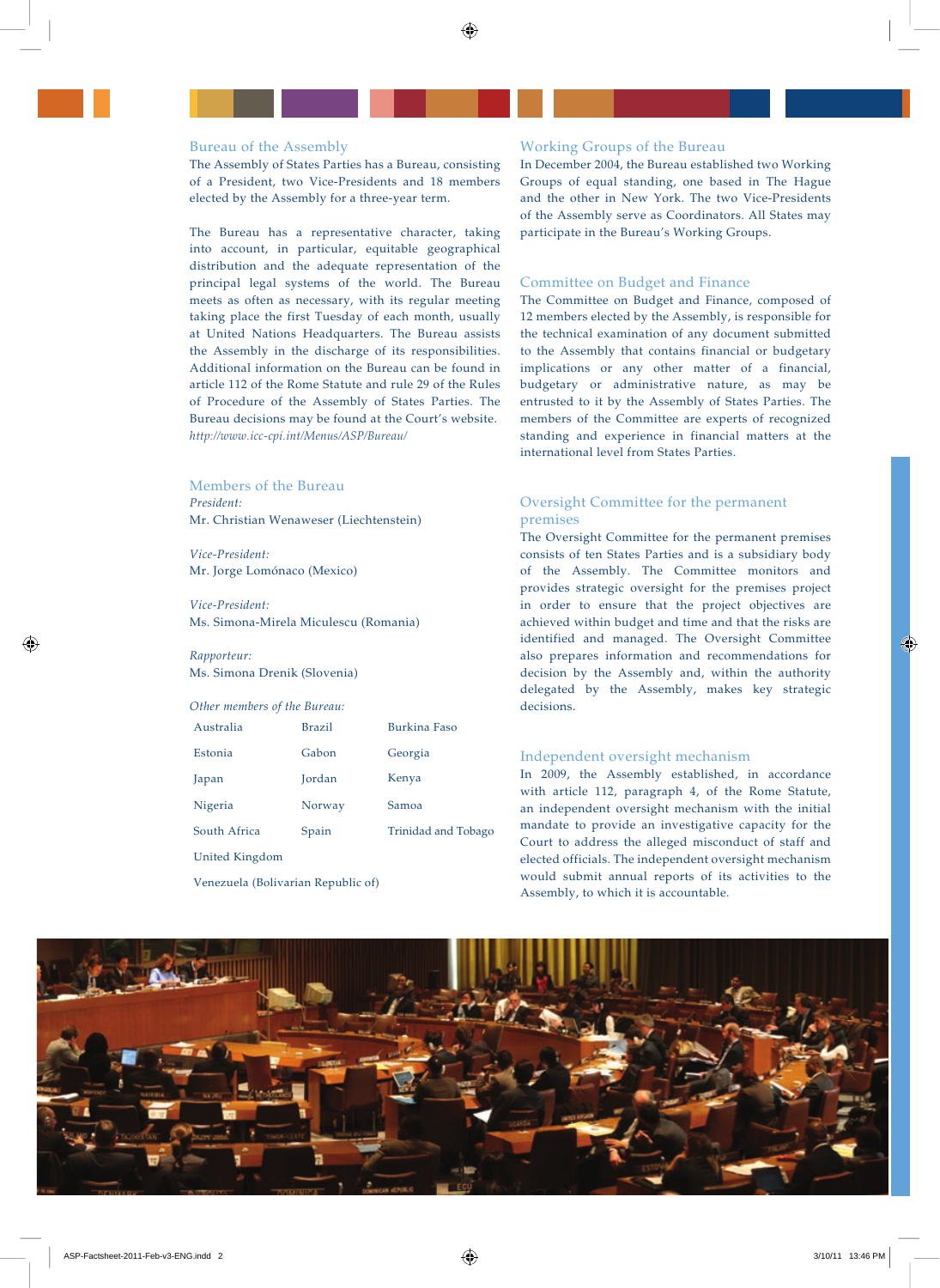# Board of Directors of the Trust Fund for Victims

At its first session, the Assembly established the Board of Directors of the Trust Fund for Victims. The five members of the Board are elected by the Assembly for a term of three years. The Board of Directors establishes and directs the activities and projects of the Trust Fund and the allocation of the property and money made available. The Board reports annually to the Assembly on the activities and projects of the Trust Fund.

#### Secretariat of the Assembly of States Parties

The Secretariat of the Assembly of States Parties, located in The Hague, operates under the full authority of the Assembly and reports directly to the Assembly on matters concerning its activities. The functions of the Secretariat are to provide the Assembly and its Bureau, as well as any subsidiary body established by the Assembly, with independent substantive servicing as well as administrative and technical assistance in the discharge of their responsibilities under the Rome Statute. As such, the Secretariat provides conference servicing and carries out legal, financial and administrative functions for the Assembly, the Bureau, The Hague Working Group and the New York Working Group, the Committee on Budget and Finance and the Oversight Committee for the permanent premises. Documentation of the Assembly is prepared in Arabic, Chinese, English, French, Russian and Spanish.

# **Ambassador Christian Wenaweser President of the Assembly of States Parties**



*Profiles*

At its sixth session, the Assembly elected Ambassador Christian Wenaweser, Permanent Representative of Liechtenstein to the United Nations, as President of the Assembly for the seventh Liechtenstein's delegation to the United

Nations since 1992, Ambassador Wenaweser participated in the negotiations that led to the adoption of the Rome Statute in 1998. From September 2003 to 2009, Ambassador Wenaweser served as Chairperson of the Assembly's Special Working Group on the Crime of Aggression. Other previous functions held include: Vice-President of the 61st session of the United Nations General Assembly and Vice-Chair of the Open-Ended Working Group studied literature, languages, history and philosophy at the University of Zurich and diplomacy at the Institut Universitaire de Hautes Etudes Internationales in Geneva.

# **Ambassador Jorge Lomónaco Vice-President of the Assembly of States Parties**



H.E. Mr. Jorge Lomónaco, Ambassador of Mexico to the Netherlands, was elected by the Assembly as Vice-President for the of The Hague Working Group and is the current Chairperson of the OPCW´s

Executive Council; in 2008 he served as Chairperson of the Oversight Committee for the permanent premises. Prior to his posting in the Netherlands, Ambassador Lomónaco was Consul General in Miami after serving in high ranking positions in the Ministry of Foreign Affairs of Mexico and representing Mexico to, inter alia, the United Kingdom, the United States, the International Maritime Organization and the International Whaling Commission.

## **Ambassador Simona-Mirela Miculescu Vice-President of the Assembly of States Parties**



H.E. Ms. Simona-Mirela Miculescu, Permanent Representative of Romania by the Assembly at its ninth session. During the 18 years of her diplomatic served as Director of the Department for

Communication and Public Diplomacy at the Ministry of Foreign Affairs (MFA), Spokesperson for the Romanian MFA, Senior Media Adviser to the Minister, Director of the Press Department at the MFA, Press Secretary of the Romanian Embassy in Washington D.C., and Senior Public Information Officer at the Mission of the Organization for Security and Cooperation in Europe in Kosovo. Between 2000 and 2004, she was also the Foreign Policy Adviser to the President of Romania, becoming the first female Ambassador in Romanian diplomatic history.

## **Mr. Renán Villacís**

#### **Director of the Secretariat of the Assembly of States Parties**



Mr. Renán Villacís studied law at the Advanced International Studies, Johns Hopkins University, Washington D.C. Prior to joining the Secretariat of the Assembly, he had worked as a member

of the Foreign Service of Ecuador and then as a legal officer in the Codification Division of the Office of Legal Affairs of